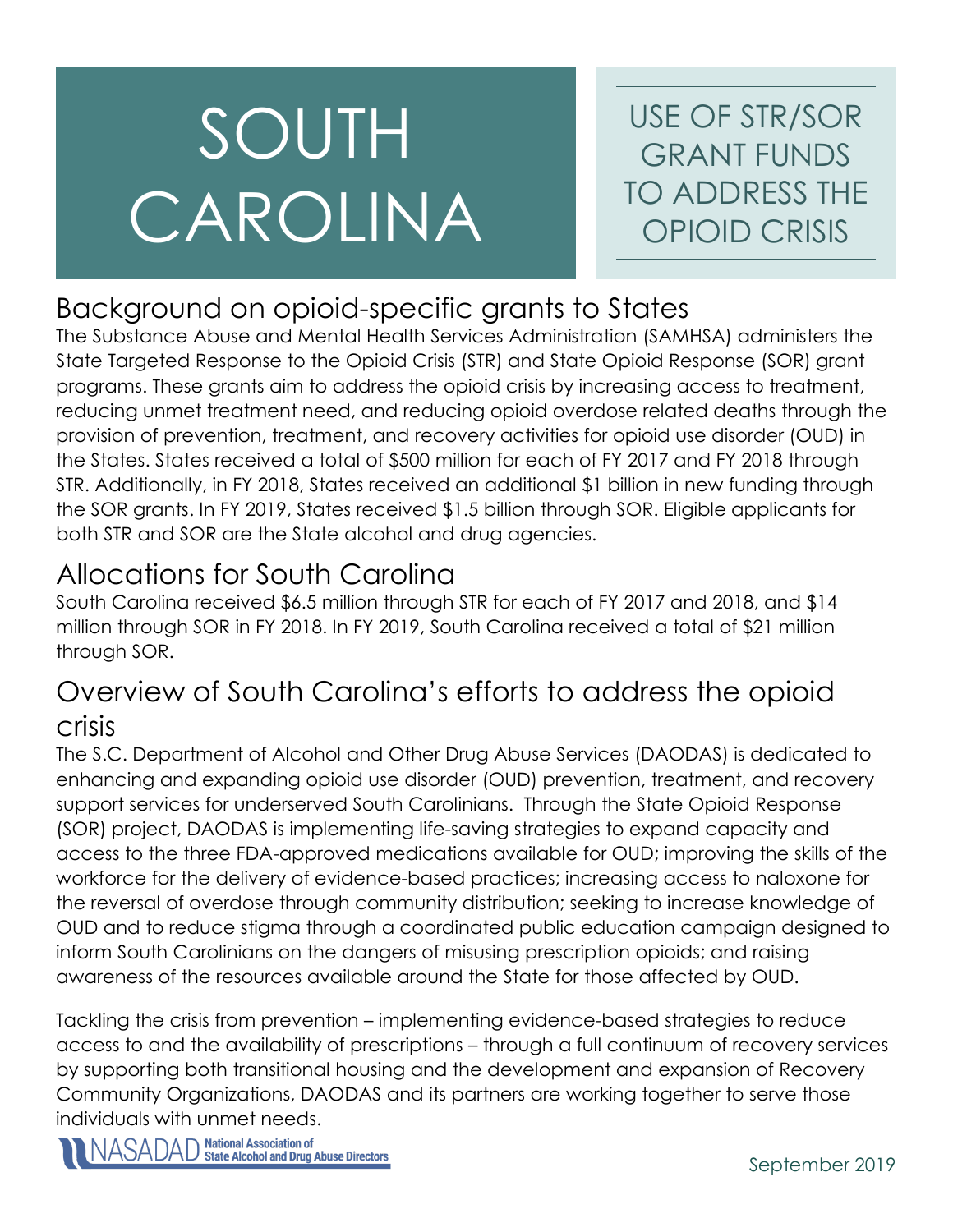## Primary prevention: stopping opioid misuse before it starts **Just Plain Killers Education Campaign**

The first phase of the Just Plain Killers (JPK) campaign launched on January 10, 2018. The campaign is designed to educate South Carolinians on the dangers of misusing prescription opioids and the resources available throughout the State for those affected by opioid use disorder. JPK began with a heavy public relations push, including a press conference featuring Governor Henry McMaster; social media content on Facebook, Twitter, and Instagram; and a traditional paid media effort.

The paid outreach efforts began in January 2018 with paid social and display ads promoting the pledge to avoid opioid misuse. In February, broader efforts began with the launch of broadcast and cable television, along with donated over-the-top television time. Broadcast and cable television airings began in February 2018 and ran for a total of six weeks throughout the State in the four major South Carolina Designated Marketing Areas.

In addition, DAODAS, along with the State's county alcohol and drug abuse authorities, provided information to the public on the JPK campaign through presentations, handouts (brochures, fact sheets, palm cards, etc.), and billboards/radio PSAs.

### **SC Governor's Opioid Summit**

The Governor's Opioid Summit was held in 2017 and 2018, drawing more than 600 participants each year. For 2019, targeted SOR funding was used to help sponsor national subject matter experts to provide cutting edge information related to OUD, and potentially enhance the inclusion of attendees who are in recovery.

#### **Education**

Funds are also being used to ensure a new South Carolina School for Substance Use Disorder and Opioid Treatment includes education about evidence-based OUD services in a crossdisciplinary approach.

#### **Work with Local Coalitions**

SOR sub-grants were awarded to expand community coalitions in South Carolina, building on the current Partnership for Success (PFS) grant. The State selected eight counties based on data related to opiate severity metrics. In January and February 2019, the funded counties received training from Community Anti-Drug Coalitions of America (CADCA) on conducting local needs assessments, developing logic models, selecting strategies, and developing strategic action plans. As of the end of March, plans had been approved and the counties had moved into the implementation phase.

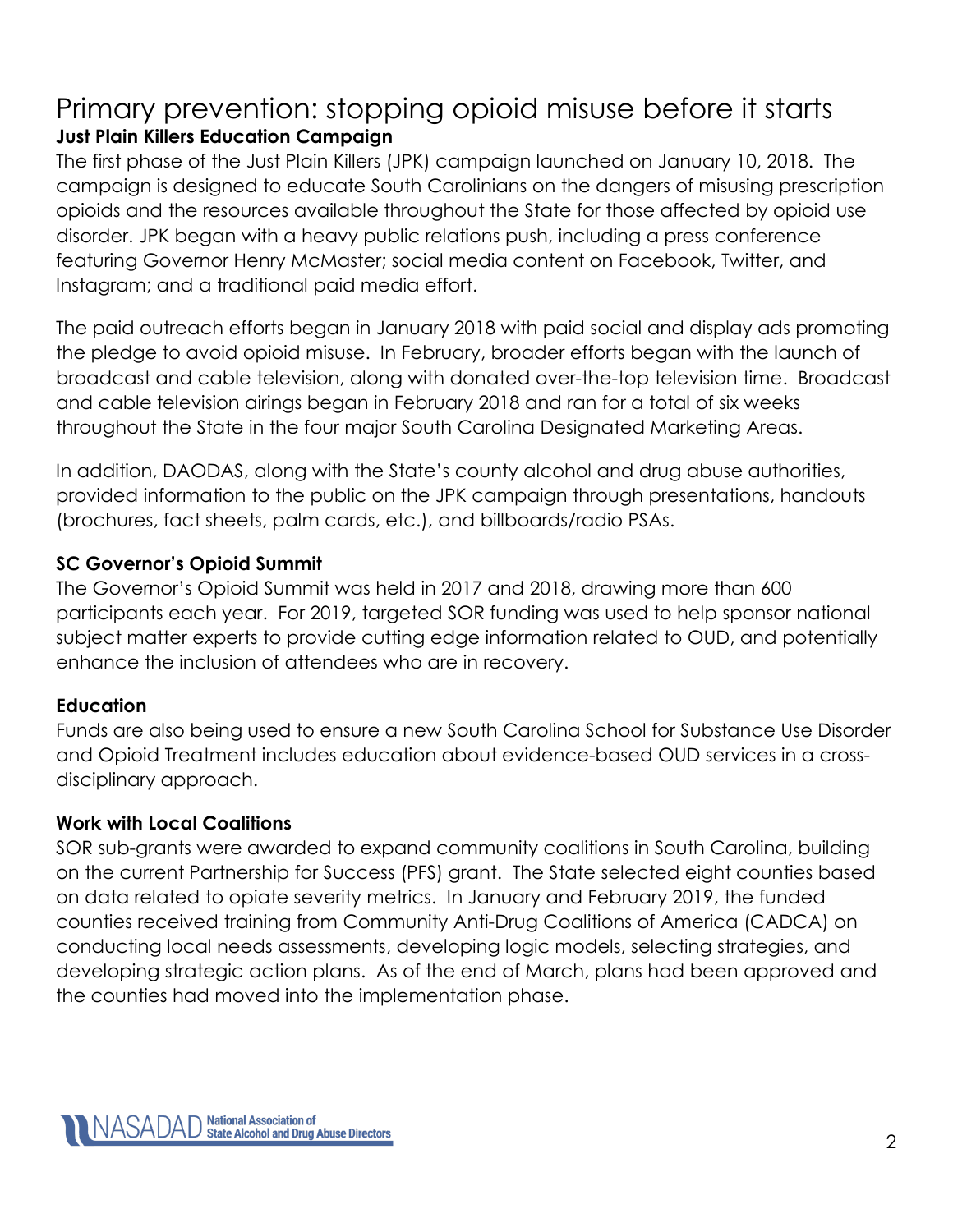# Increasing access to treatment

## **Access to MAT**

- With STR funds, the State-funded county alcohol and drug abuse authorities have been able to deliver evidence-based treatment for opioid use disorder (OUD). With capacity support, 26 of the 32 county authorities now offer MAT with psychobehavioral therapy. SOR funds will continue and expand the fee-for-service reimbursement for treatment costs for MAT, psychosocial therapy, and case management services for uninsured or underinsured patients at contracted provider sites.
- DAODAS is in the implementation phase of a Medicaid-like health home model that integrates MAT and psychobehavioral therapies with primary care for patients with OUD. Funds will allow current community-based substance use disorder providers to transform to primary care clinic settings with Office-Based Opioid Agonist Treatment capabilities that ensure primary medical care services, HIV/AIDS and Hepatitis C (HCV) screening, MAT, care coordination, and a set of core psychosocial services are delivered to patients with OUD.

## **Workforce Training and Support**

- Under the STR/SOR grant, in order to increase capacity for treating those with an OUD, there have been nine Drug Addiction Treatment Act (DATA) 2000 waiver trainings
- SOR will continue training healthcare professionals across the State using the Project ECHO model to enhance the delivery of evidence-based care for OUD. Project ECHO is a successful model for linking primary care clinicians with addictions counselors to jointly manage complex illness using real-time learning made possible by teleconferencing technology.

## **Special Populations**

• DAODAS has assigned two Certified Peer Support Specialists (CPSS) to the S.C. Department of Corrections' (SCDC) Offender Re-Entry Project, which offers naltrexone, combined with talk therapy, to inmate volunteers within 90 days of their release. SOR funds will add a third CPSS to the project to expand access to more inmates ready for release. Each CPSS guides the inmates and serves as a support system during the transition from the SCDC institutions to a warm handoff to local service providers, recovery housing, and job opportunities.

# Overdose reversal efforts: saving lives

The majority of naloxone that was purchased and used in South Carolina came under the Prescription Drug Overdose (PDO) grant, with STR funds used to purchase 89 naloxone kits for patients/caregivers seen by Opioid Treatment Programs (OTPs).

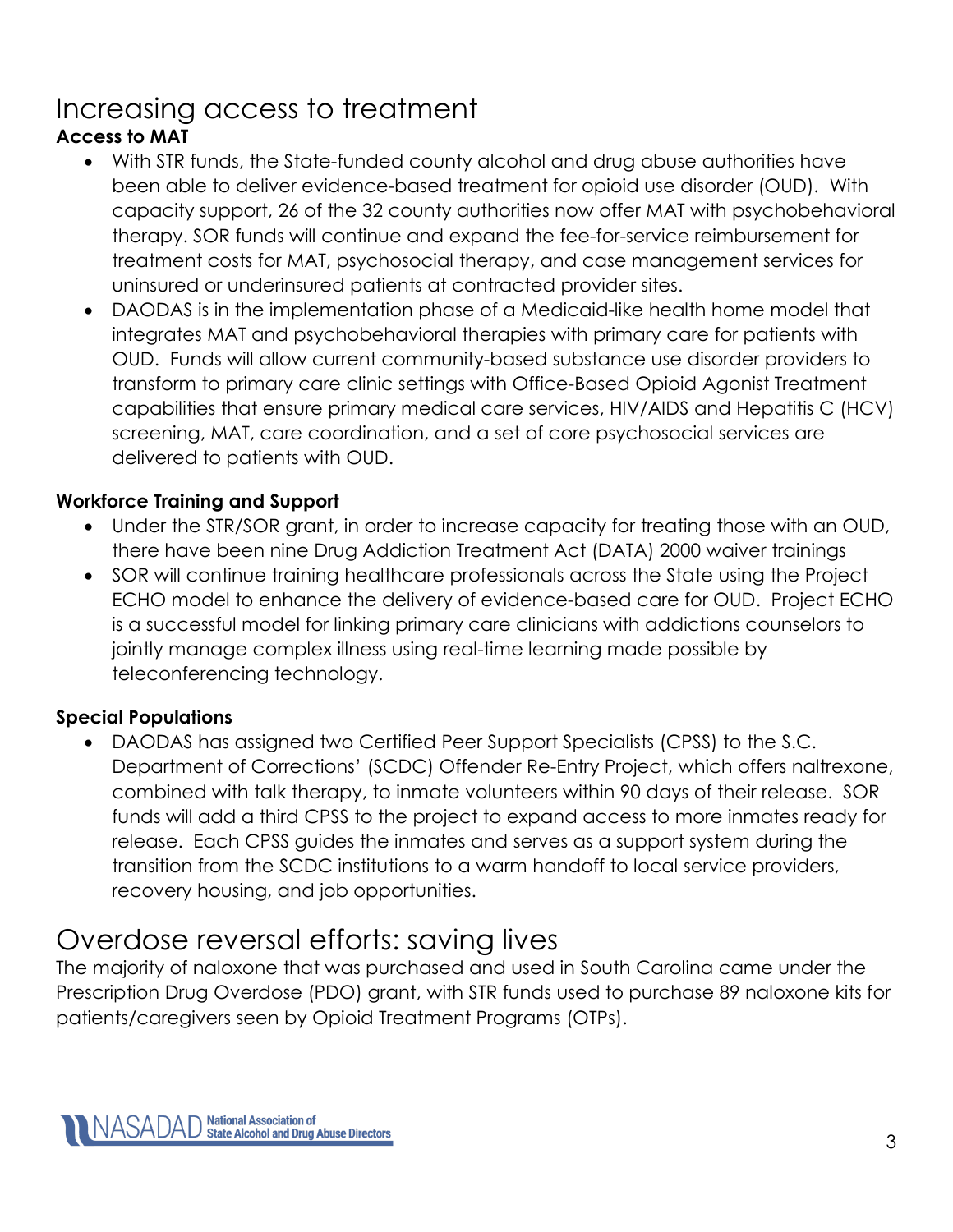On May 3, 2018, the South Carolina Overdose Prevention Act (44-130-10), was amended by the South Carolina legislature to include provisions for community distribution of naloxone. To date, DAODAS has approved 29 county alcohol and drug abuse authorities to be community distributors of naloxone and used SOR funds to provide those sites with 2,196 units of naloxone.

## Supporting recovery **Recovery Coaching and Peer Support**

Thousands of Recovery Coaching sessions are occurring in the State's growing regional Recovery Community Organizations (RCOs) each month. Additionally, peer support service encounters were provided by county alcohol and drug abuse authorities contributing to a growing workforce of South Carolina-trained Certified Peer Support Specialists (CPSS), representing a sea change in the efficacy of our recovery-oriented systems of care and recovery to practice. CPSS's have made significant impacts in emergency department pilot programs, and their success is now being implemented on a broader scale.

## **Recovery Housing**

Thanks to the allocation of STR and now SOR funding, DAODAS has been able to leverage the recovery communities' use of the Oxford House model in both urban and rural areas across South Carolina. Targeted response to recovery housing needs for reentry and recovery enhancement have generated a dramatic 71% increase in availability and occupancy over the past 18 months.

# Collaborating with local entities

Collaborations are statewide, throughout all counties and multiple agencies. Programs implemented include community coalitions in counties for prevention education and messaging; support to county alcohol and drug use authorities to provide psychosocial services and the three FDA-approved medications for the treatment of OUD; community distribution of naloxone; and the development of medical homes. Peer Support Specialists are in emergency departments and rural communities; DAODAS is involved in reentry programs in collaboration with the Department of Corrections (DOC) and is working with Recovery Community Organizations (RCOs) to support a full continuum of services and support for those who are underserved with unmet needs.

# Positive outcomes

- The "Just Plain Killers" educational campaign had 7.85 million video impressions and during the first phase, 9,171 users visited the website. "Pre" and "post" survey results indicated that 47% of SC residents could recall one or more statements from the campaign and 52% could recall one or more visual elements.
- 301 medical providers participated in the nine DATA 2000 waiver trainings.
- From 2017 to 2018, there was a 200% increase in the number of patients able to receive MAT.